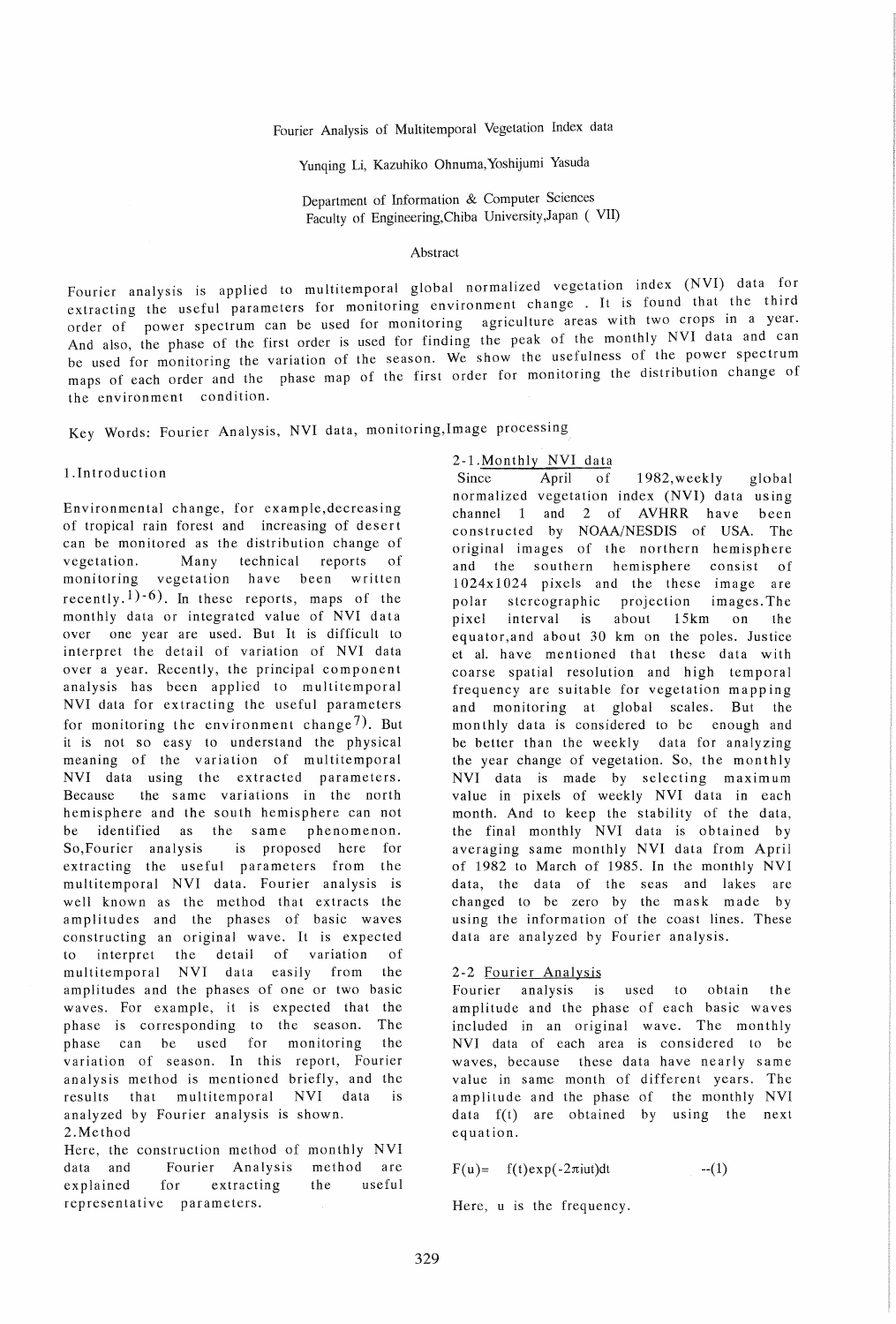$F(u)$  is rewritten by the next form.

| $F(u)=R(u) +iI(u)$               | $-(2)$              |
|----------------------------------|---------------------|
| $F(u)=p^{1/2}(u)exp(i\phi(u))$   | $-(3)$              |
| $p(u)=R^2(u)+I^2(u)$             | $-(-4)$             |
| $\phi(u) = \tan^{-1}(I(u)/R(u))$ | $-(5)$              |
| $R(u)$ and $i(u)$ are<br>the.    | real<br>nart<br>and |

 $R(u)$  and  $i(u)$  are the real part and the imaginary part of the F(u) respectively. i is the imaginary unit. p(u) is the power spectrum.  $\phi(u)$  is the phase. Here, discrete Fourier transformation is used, because a set of the monthly NVI data consists of 12 discrete data.

The frequency u is given as follows.

 $u=k/12$   $(k=0,1,2,3...)$  --(6) F(O) is the mean of the monthly NVI data.  $P(1/12)$  and  $\phi(1/12)$  are the power spectrum and the phase of one year period. They are called the first order power spectrum and the first order phase respectively.  $P(1/12)$  is considered as the parameter for monitoring the temperate zone.  $\phi(1/12)$  represents the peak position of the monthly change and is considered as the parameter of summer in the temperate zone to frigid zone or wet season in the tropical zone.  $P(2/12)$  is the power spectrum of the half year period and called second order power spectrum.  $P(2/12)$  can be large in the frigid zone because of the short summer. And also,the agriculture areas with two crops in a year may have large value of P(2/12) because of the rapid change of vegetation index.

### 3.Result

Fourier spectrum in each representative area, the maps of the power spectrum and the map of the phase of the first order are shown as the results.

# 3-1.NVI data and it's Fourier spectra.

7 examples of monthly NVI data and it's Fourier spectrum are shown from Fig.1 to Fig.7. Fig.1(a) shows the monthly NVI data of the temperate zone. Fig.1(b) shows the Fourier spectrum of (a).

In this figure, horizontal and vertical axis are the order of spectrum and logarithm of power spectrum respectively. The characteristic of this spectrum is that the values of the first and second order power spectrum are nearly same and is bigger than the value of the third order. This characteristic means that the period of this monthly NVI data is between one year and the half year.

Fig.2(a) shows the monthly NYI data of the agricultural area of middle south zone in the United State of America. And Fig.3(a) shows the monthly NVI data of the agricultural zone in the North of China. In these zone, they have two crops in a year. In these two figures of the power spectrum, it is found that the value of the power spectrum of the third order is bigger than the value of the second order.

Fig.4(a) and Fig.5(a) show the monthly NVI data of tropical zone in Brazil and India respectively. The power spectrum of two zones resemble each other. The difference is seen in the phase of the monthly NVI data.

Fig.6(a) shows the monthly NVI data of tropical rain zone. Fig.6(b) shows that the value of 0 order is larger than the other order. Fig7(a) shows the desert zone of Africa. Fig. 7(b) shows that all the value of the power spectrum is low.

From these results, Fourier spectrum of the monthly NVI data is the good parameter for expressing the characteristics of the monthly NVI data. It is expected that the grobal maps of each order of power spectrum and the map of phase can become the good monitoring maps.

# 3-2. Maps of power spectrum and phase.

The maps of each order of the power spectrum and the map of the first order phase are constructed by analyzing the monthly NYI data of all area. These maps in Mercator projection are shown in Fig.S to Fig.12.

Fig.8 is the map of 0 order of the power spectrum that is the mean value of the monthly NVI data. The area with under 0.05 of the mean value of NVI data is determined as the no vegetation area. And these areas can be seen in Sahara desert of Africa, Arabic peninsula, Takuramakan desert of China, and Greenland. These areas are drown black in the map. The value of the power spectrum is illustrated in white to black. In this map, the area with high value illustrated white is corresponding to the zone of tropical rain forest and agriculture with high harvest. On the other side, the area with low value illustrated dark gray is corresponding to the dry zone and the frozen zone with short term of vegetation.

Fig.9 shows the map of the first order of the power spectrum. The value of the first order of the power spectrum is also illustrated in white to black. The zone with high value illustrated white is seen in middle latitude that is corresponding to East of America and the zone of the north-east of China to Europe. The zone with low value illustrated dark gray is the tropical rain forest zone that has the high value of the 0 order of the power spectrum.

Fig.10 shows the map of the 2nd order of the power spectrum. This map is also made by the same way as the map of the first order. The zone with high value illustrated white is the cold zone where the term of vegetation is nearly 3 months and is covered' by snow in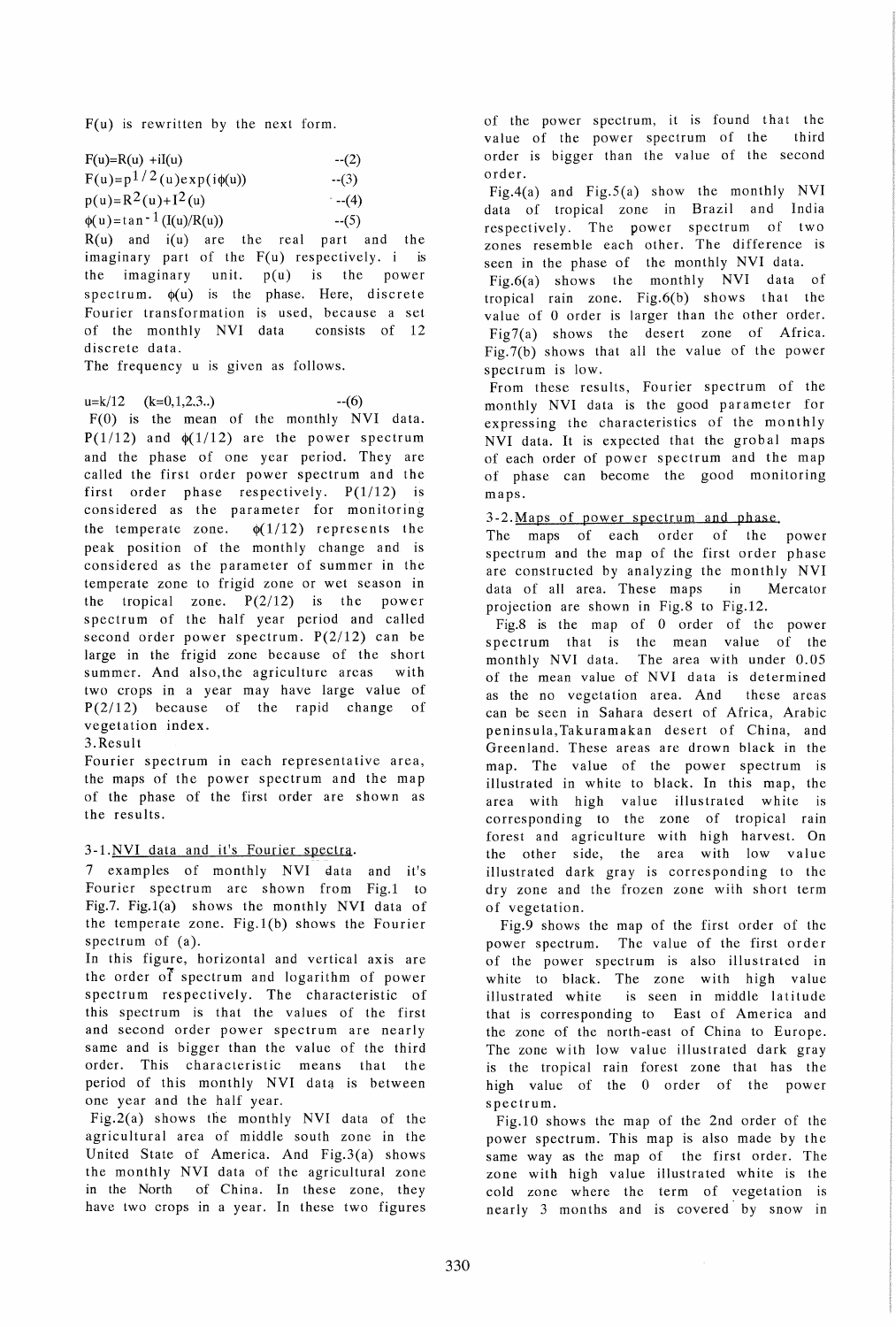

Fig.1(a) Monthly NVI data of the temperate zone. (b) Fourier spectrum of (a). In (b), horizontal and vertical axis are the order of spectrum and logarithm of power spectrum respectively.

.1



Fig.2(a) Monthly NVI data of the agricultural area of middle south zone in the U.S.A.



.1 .01  $\overline{\phantom{a}}$  001  $\overline{\phantom{a}}$ o <sup>2</sup> ORDER (b)Fourier spectrum

Fig.3(a) Monthly NVI data of the agricultural zone in the North of China.



Fig.4(a) Monthly NVI data of tropical zone in Brazil (b)Fourier spectrum



3

.001 '--\_\_\_ --1 \_\_\_\_ -'-\_\_\_ --'

o 2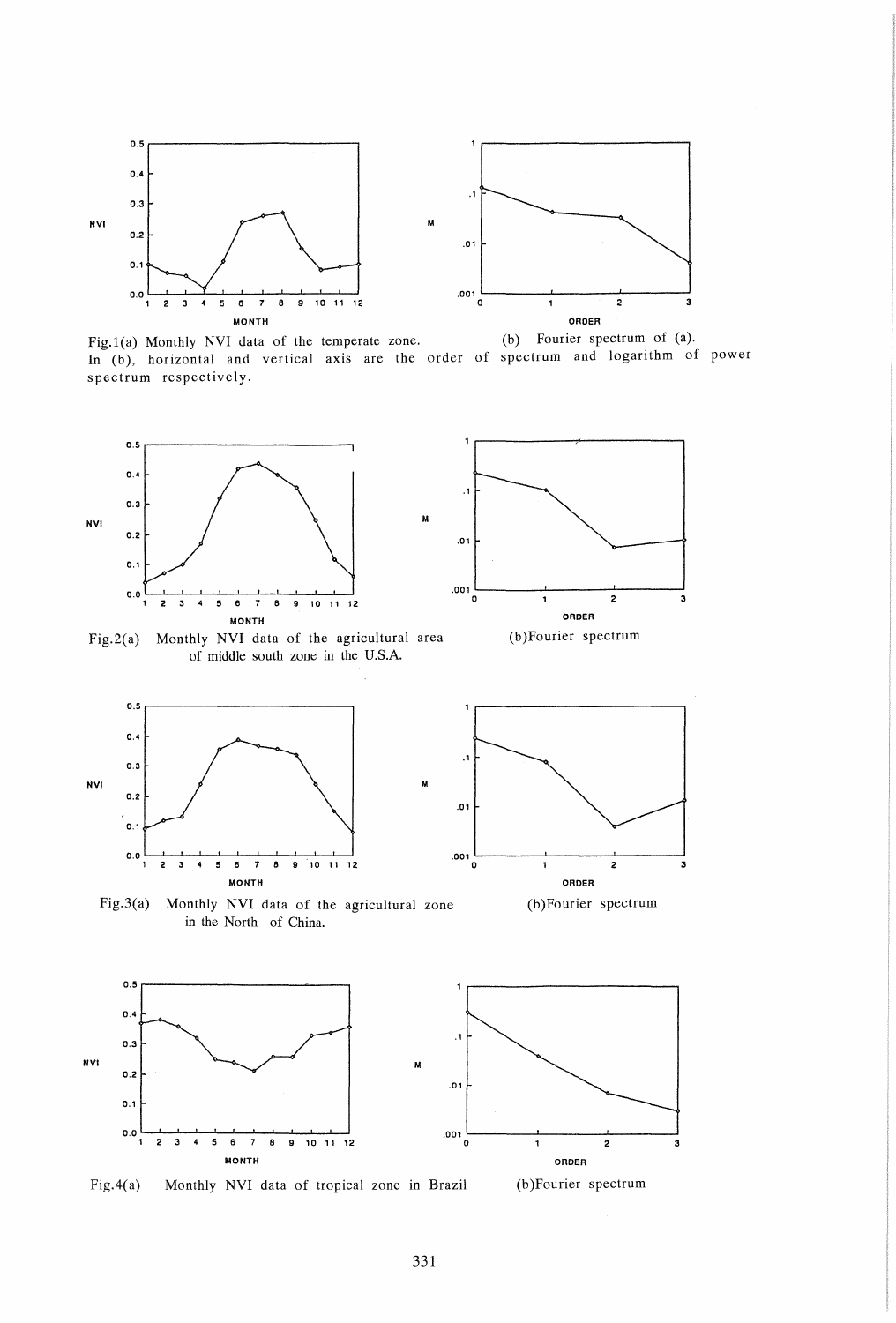

Fig.S(a) Monthly NVI data of tropical zone India



Fig.6(a) Monthly NVI data of tropical rain zone.



Fig7(a) Monthly NVI data of desert zone of Africa.



M

M



(b)Fourier spectrum



half year.

Fig.II shows the map of the 3rd order of the power spectrum. This map is also made by the same way as the map of the first order. The zones with high value illustrated white are North of China, East of Europe, Ukuraina, East of America,and the tundra. The term of vegetation of the tundra zone is under three mon ths and is covered by ice in almost month. The North of China, Ukuraina, East of America is the place where they have two crops in a year.

Fig.12 shows the map of the phase of first order of the power spectrum. The phase is classified linearly into 4 classes where the peak of the monthly NVI data is located in January to March,April to June,July to September,or October to December . And they are illustrated in white to dark gray. So, almost area of the northern hemisphere is

shown in light gray, and the almost area of the southern hemisphere is in dark gray. But, middle gray is seen in the North of India. This area has the peak of the monthly NVI data in autumn of the northern hemisphere. This season is corresponding to the rainy season in this area. Some areas in Australia don't have the peak of the monthly NVI data in summer of the south hemisphere. It is because each area has different vegetation and climate. The vegetation in the near equator zone of South America is tropical rain forest. So, the phase difference in the south of equator and the north of equator can not seen. But, the phase difference in the south of equator and the north of equator can be seen in Africa, because savanna in the north of equator and tropical rain forest in the south of equator have peaks of monthly NVI data in the different months.